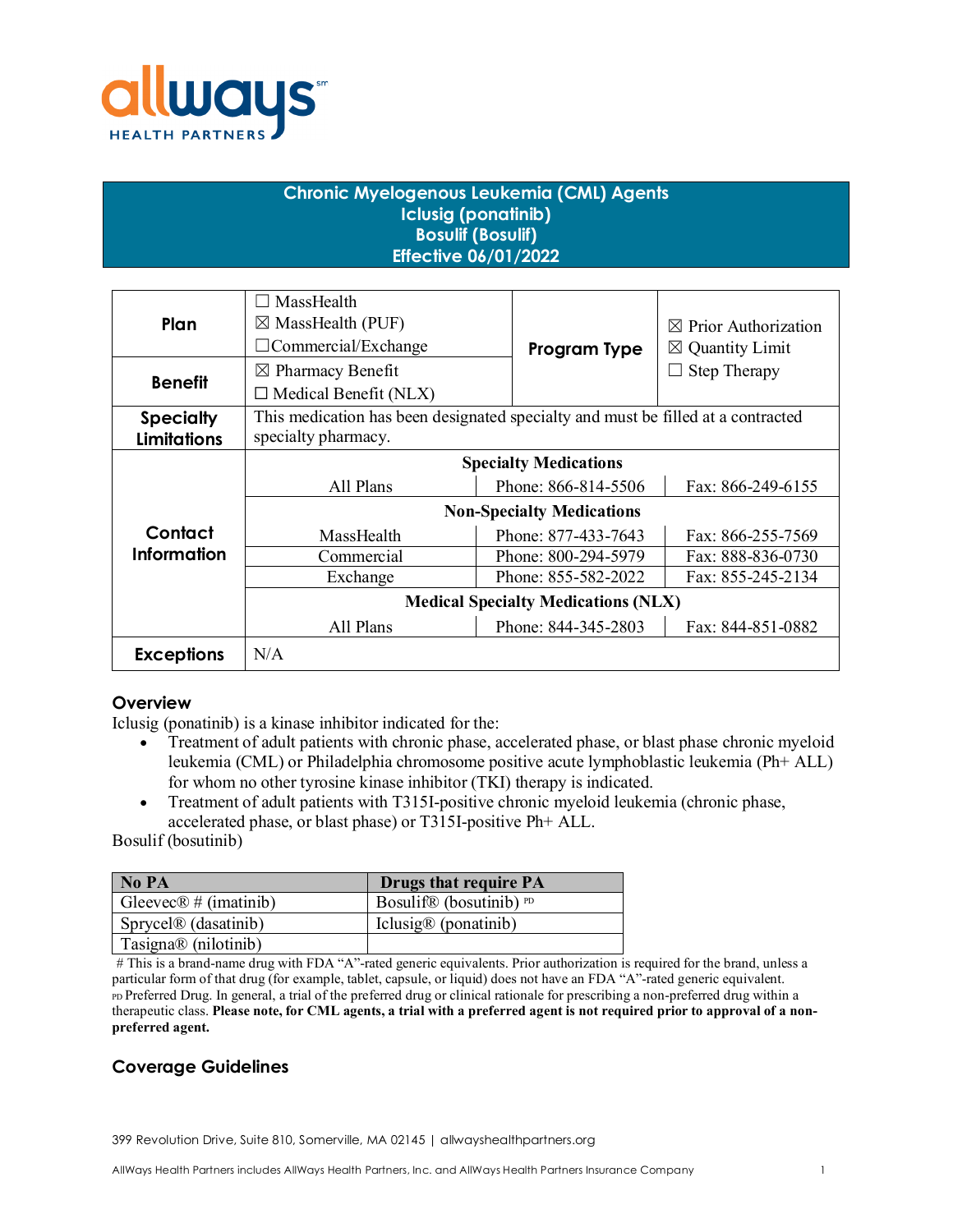

## **Iclusig®** (ponatinib)

Authorization may be reviewed on a case by case basis for members new to AllWays Health Partners who are currently receiving treatment with Iclusig, excluding when the product is obtained as samples or via manufacturer's patient assistance programs

## **OR**

Authorization may be granted if the member meets **ALL** following criteria and documentation has been submitted:

## **For Chronic Myelogenous Leukemia**

Prescriber provides documentation of **ALL** of the following:

- 1. Appropriate diagnosis
- 2. Prescriber is a hematologist or oncologist
- 3. Appropriate dosing
- 4. **ONE** of the following:
	- a. Paid claim or physician documentation of inadequate response or adverse reaction to **TWO** of the following or a contraindication to **ALL** of the following:
		- a. Bosulif<sup>®</sup> (bosutinib)
		- b. imatinib
		- c. Sprycel® (dasatinib)
		- d. Tasigna® (nilotinib)
	- b. Confirmed T315I mutation

#### **For Acute Lymphoblastic Leukemia**

Prescriber provides documentation of **ALL** of the following:

- 1. Appropriate diagnosis
- 2. Prescriber is a hematologist or oncologist
- 3. Appropriate dosing
- 4. Paid claim or physician documentation of inadequate response or adverse reaction to **ONE** of the following or a contraindication to **ALL** of the following\*:
	- a. imatinib
	- b. Sprycel® (dasatinib)
	- c. Tasigna<sup>®</sup> (nilotinib)

*\*Documentation of contraindication to imatinib and dasatinib is sufficient for approval if request notes ponatinib to be used with hyper-CVAD regimen (nilotinib trial is not required)*

#### **Bosulif** (bosutinib)

Authorization may be reviewed on a case by case basis for members new to AllWays Health Partners who are currently receiving treatment with Bosulif, excluding when the product is obtained as samples or via manufacturer's patient assistance programs

#### **OR**

Authorization may be granted if the member meets **ALL** following criteria and documentation has been submitted: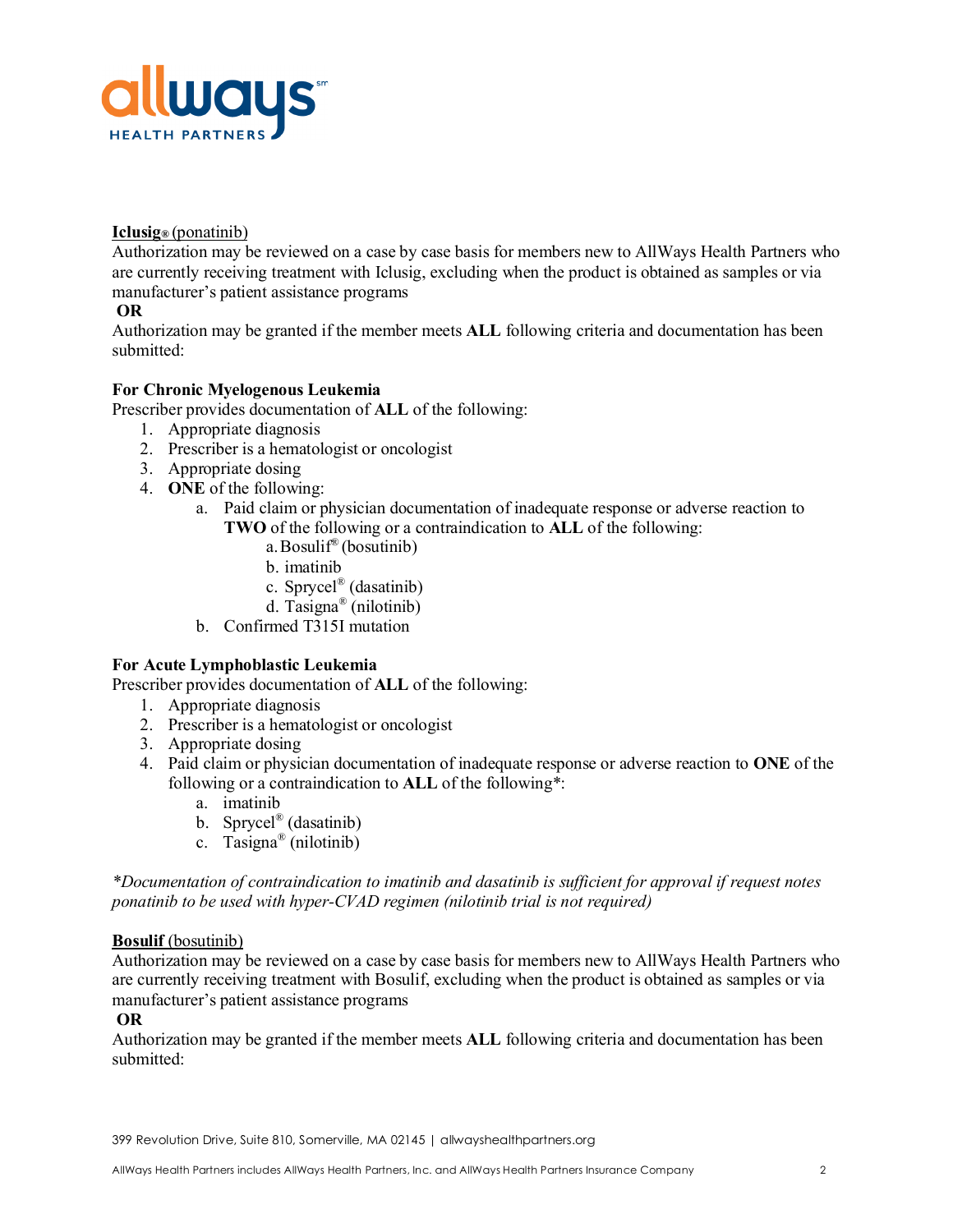

- 1. Appropriate diagnosis
- 2. Prescriber is a hematologist or oncologist
- 3. Appropriate dosing
- 4. **ONE** of the following:
	- a. Member has chronic phase Philadelphia chromosome-positive (Ph+) CML
	- b. Paid claims or physician documentation of inadequate response or adverse reaction to **ONE**  prior therapy for CML or contraindication to **ALL** other therapies for CML (see Appendix for examples of recommended agents for the treatment of CML)

#### **Continuation of Therapy**

Reauthorization requires physician attestation of continuation of therapy and positive response to therapy.

#### **Limitations**

- 1. Initial approvals and reauthorizations will be granted for 6 months
- 2. The following quantity limits apply:

| Iclusig 15mg tablets | 60 tablets per 30 days |
|----------------------|------------------------|
| Iclusig 45mg tablets | 30 tablets per 30 days |

# **Appendix**

#### **Appendix I: First-line therapy for CML**

The NCCN Guidelines for the treatment of CML breaks down recommendations for first-line therapy based on three different phases, chronic, accelerated, and blast. Recommendations for each category are listed below. Please note these lists may not be all inclusive.

#### Chronic phase-low-risk, intermediate-risk or high-risk score

- a. bosutinib
- b. dasatinib
- c. imatinib
- d. nilotinib

#### Accelerated phase

- a. bosutinib
- b. dasatinib
- c. imatinib
- d. nilotinib
- e. omacetaxine
- f. ponatinib

#### Blast phase-lymphoid

- a. ALL-type induction chemotherapy plus a TKI
	- i. Examples of ALL-type induction chemotherapy:
		- a) i. EsPhALL and backbone of the Frankfurt-Munster regimen (cyclophopsamide, vincristine, daunorubicin, dexamethasone, cytarabine, methotrexate, pegaspargase and prednisone)
		- b) Hyper-CVAD (hyperfractionated cyclophosphamide, vincristine, doxirubinin, and dexamethasone) alternating with high-dose methotrexate and cytarabine
		- c) Multiagent chemotherapy (daunorubicin, vincristine, prednisone, and cyclophosphamide)

399 Revolution Drive, Suite 810, Somerville, MA 02145 | allwayshealthpartners.org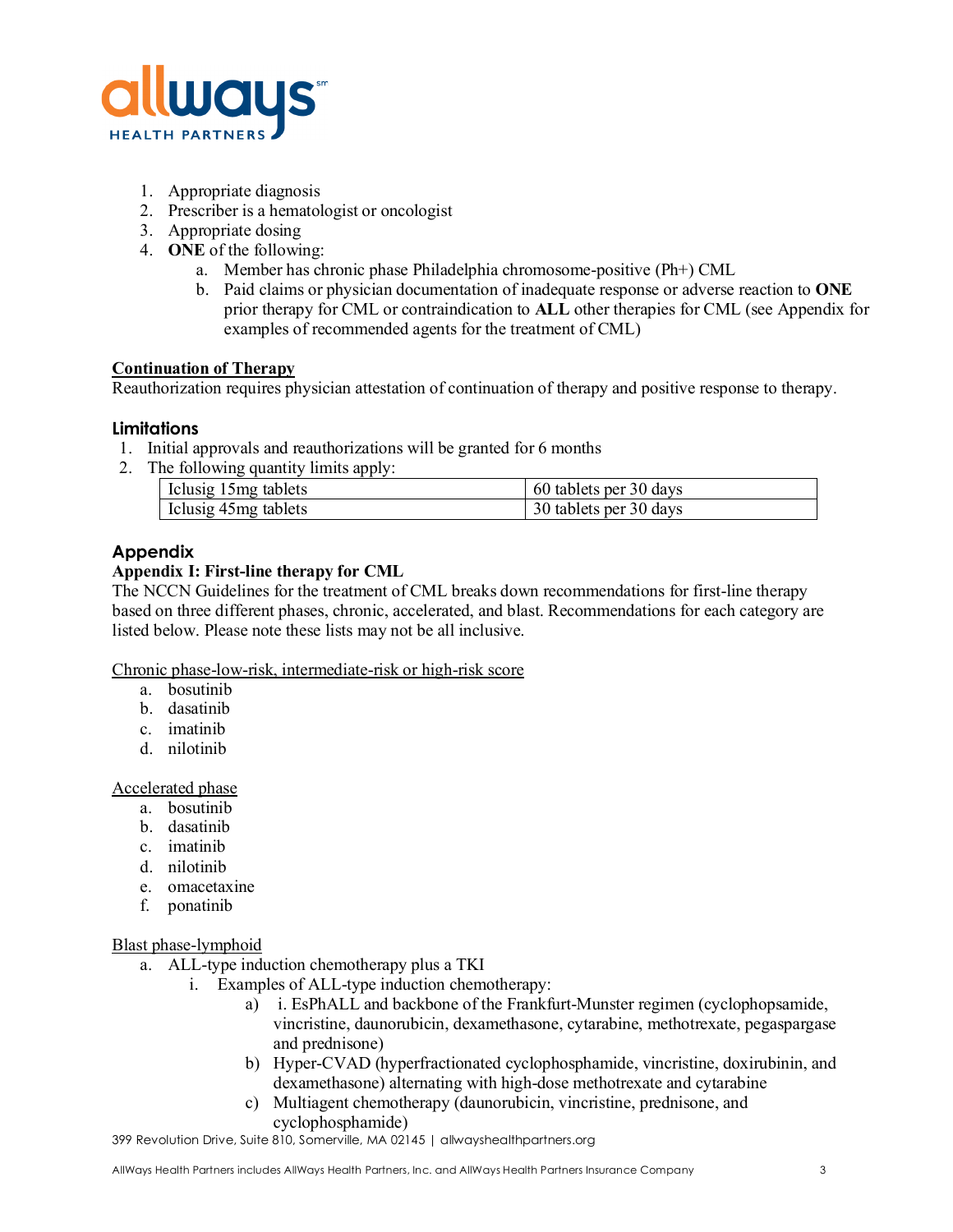

- d) Vincristine and dexamethasone
- e) CALGB 10701 chemotherapy regimen (dexamethasone, vincristine, daunorubicin, methotrexate, etoposide, and cytarabine)
- f) Blinatumomab
- ii. Examples of TKIs
	- a) bosutinib
	- b) dasatinib
	- c) imatinib
	- d) nilotinib
	- e) ponatinib
- b. TKI plus steroids
	- i. Examples of TKIs
		- a) bosutinib
		- b) dasatinib
		- c) imatinib
		- d) nilotinib
		- e) ponatinib

## Blast phase-myeloid

- a. Acute myeloid leukemia (AML)-type induction chemotherapy plus a TKI
	- i. Examples of AML-type induction chemotherapy
		- a) Cytarabine plus idarubicin or daunorubicin
		- b) Cytarabine plus daunorubicin and gemtuzumab ozogamicin
		- c) Cytarabine plus daunorubicin and midostaurin
		- d) Liposomal daunorubicin plus cytarabine
		- e) Cytarabine plus daunorubicin and cladribine
		- f) High-dose cytarabine plus idarubicin or daunorubicin
		- g) High-dose cytarabine, fludarabine, idarubicin, and granulocyte colony stimulating factor (GCSF)
	- ii. Examples of TKIs
		- a) bosutinib
		- b) dasatinib
		- c) imatinib
		- d) nilotinib
		- e) ponatinib
- b. TKI
	- i. Examples of TKIs
		- a) bosutinib
		- b) dasatinib
		- c) imatinib
		- d) nilotinib
		- e) ponatinib

Members may receive other lines of therapy not indicated in the latest update of the NCCN guidelines and those will be reviewed on a case-by-case basis.